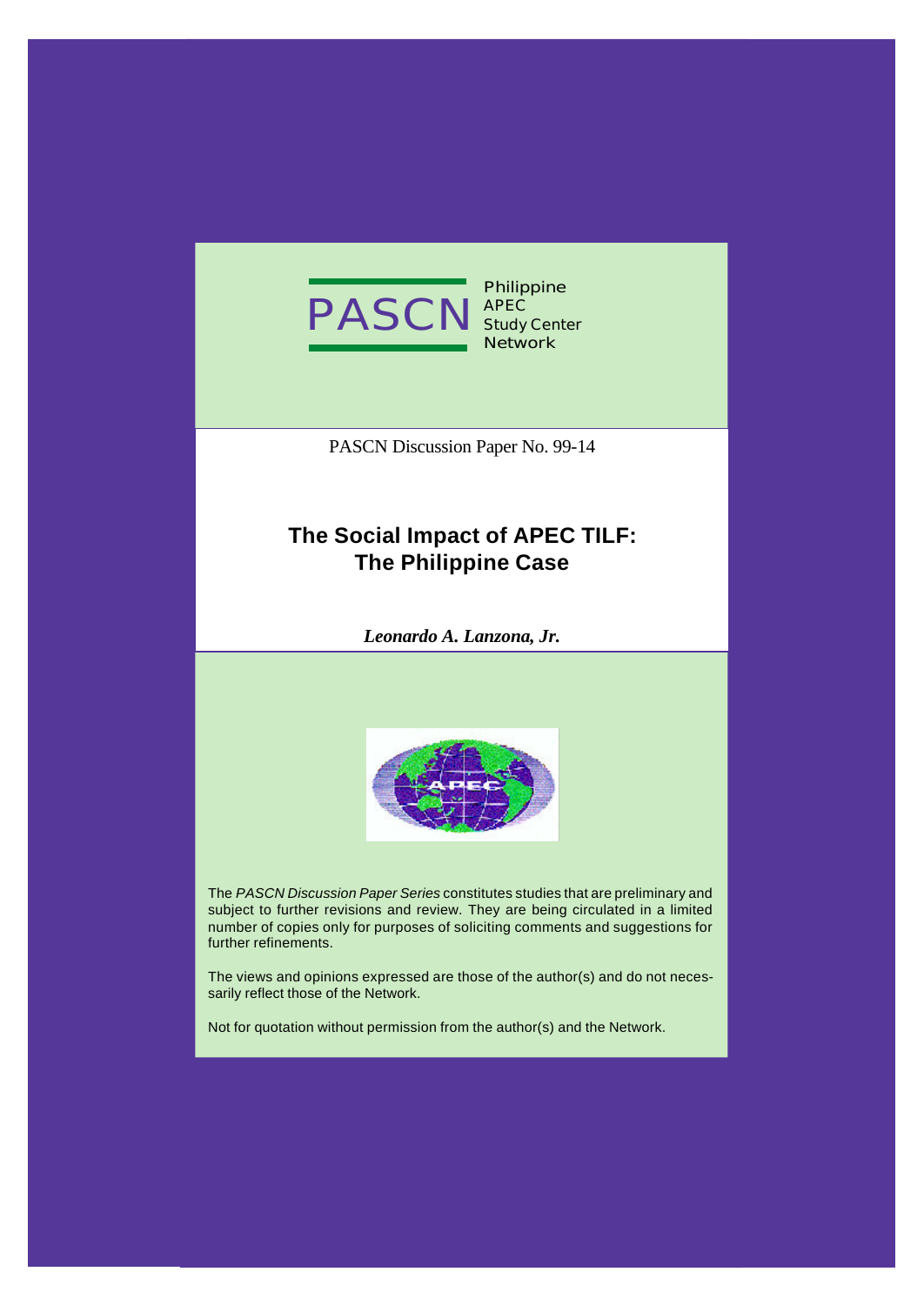

**PHILIPPINE** S TUDY C ENTER **NETWORK** 

PASCN Discussion Paper No. 99-14

# **The Social Impact of APEC TILF: The Philippine Case**

## *Leonardo L. Lanzona, Jr.*

Ateneo de Manila University

July 1999

The *PASCN Discussion Paper Series* constitutes studies that are preliminary and subject to further revisions and review. They are being circulated in a limited number of copies only for purposes of soliciting comments and suggestions for further refinements.

The views and opinions expressed are those of the author(s) and do not necessarily reflect those of the Network.

Not for quotation without permission from the author(s) and the Network.

For comments, suggestions or further inquiries, please contact: **The PASCN Secretariat** Philippine Institute for Development Studies NEDA sa Makati Building, 106 Amorsolo Street Legaspi Village, Makati City, Philippines Tel. Nos. 893-9588 and 892-5817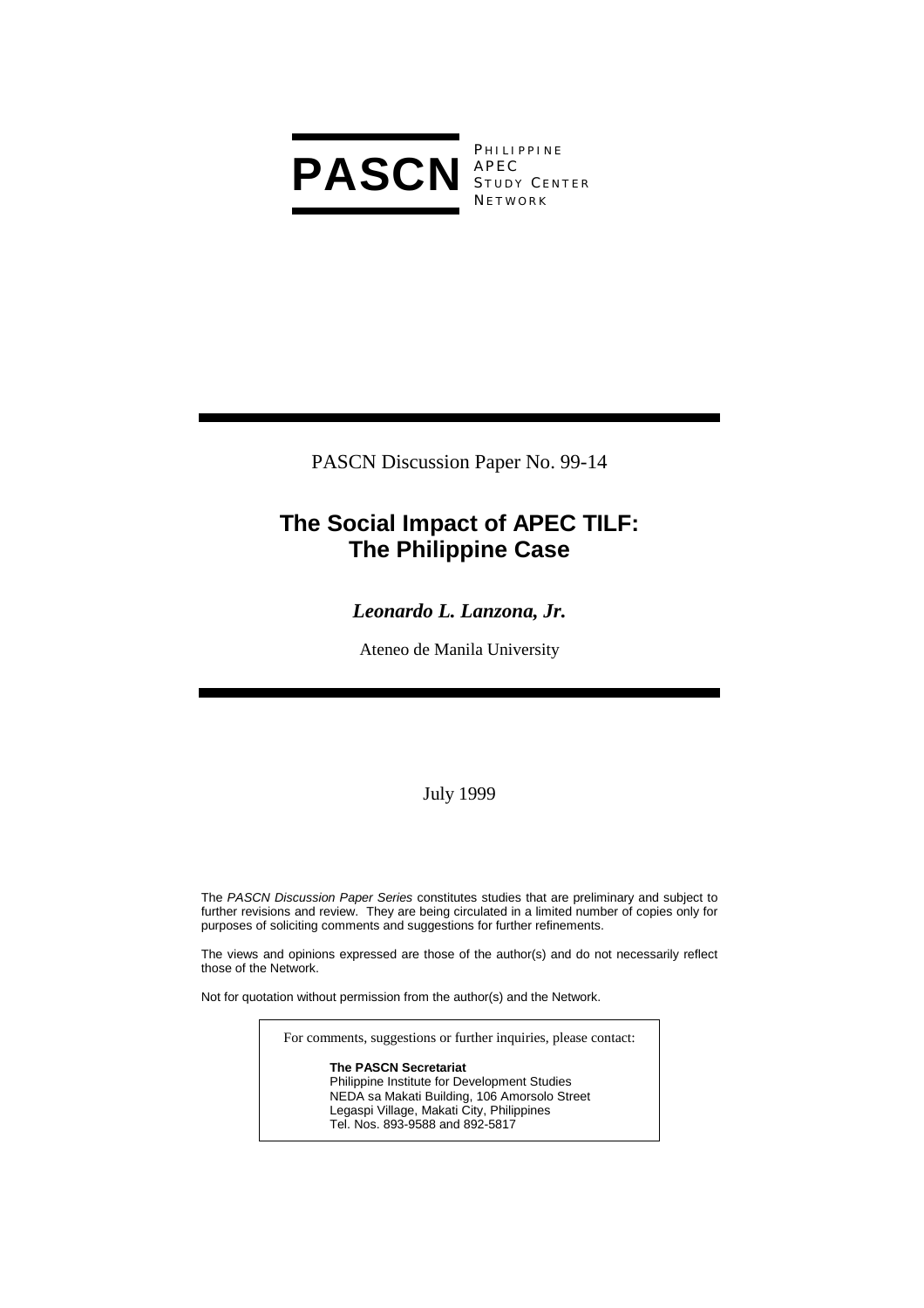### **The Social Impact of APEC TILF: The Philippine Case**

## Leonardo A. Lanzona Ateneo de Manila University

This paper gives a broad overview, with supporting statistical evidence, of the relationship and interrelationships between trade liberalization and the inflow of foreign direct investment and social development in the Philippines during the late 1980s and the 1990s. The APEC Trade and Investment Liberalization and Facilitation (TILF) agenda is seen as the major event that has overshadowed as well as influenced economic and social conditions in the Philippines. However, this program seemed to have overplayed the short-run, and in the process underplayed its long-term, implications. In particular, in the case of the Philippines, the focus of the program is primarily on expanding investments and freeing financial markets. This emphasis has led to a disproportionate process of liberalization and facilitation that favored capitaland skill-intensive industries, resulting in an increase in poverty incidence and magnitude in the rural areas.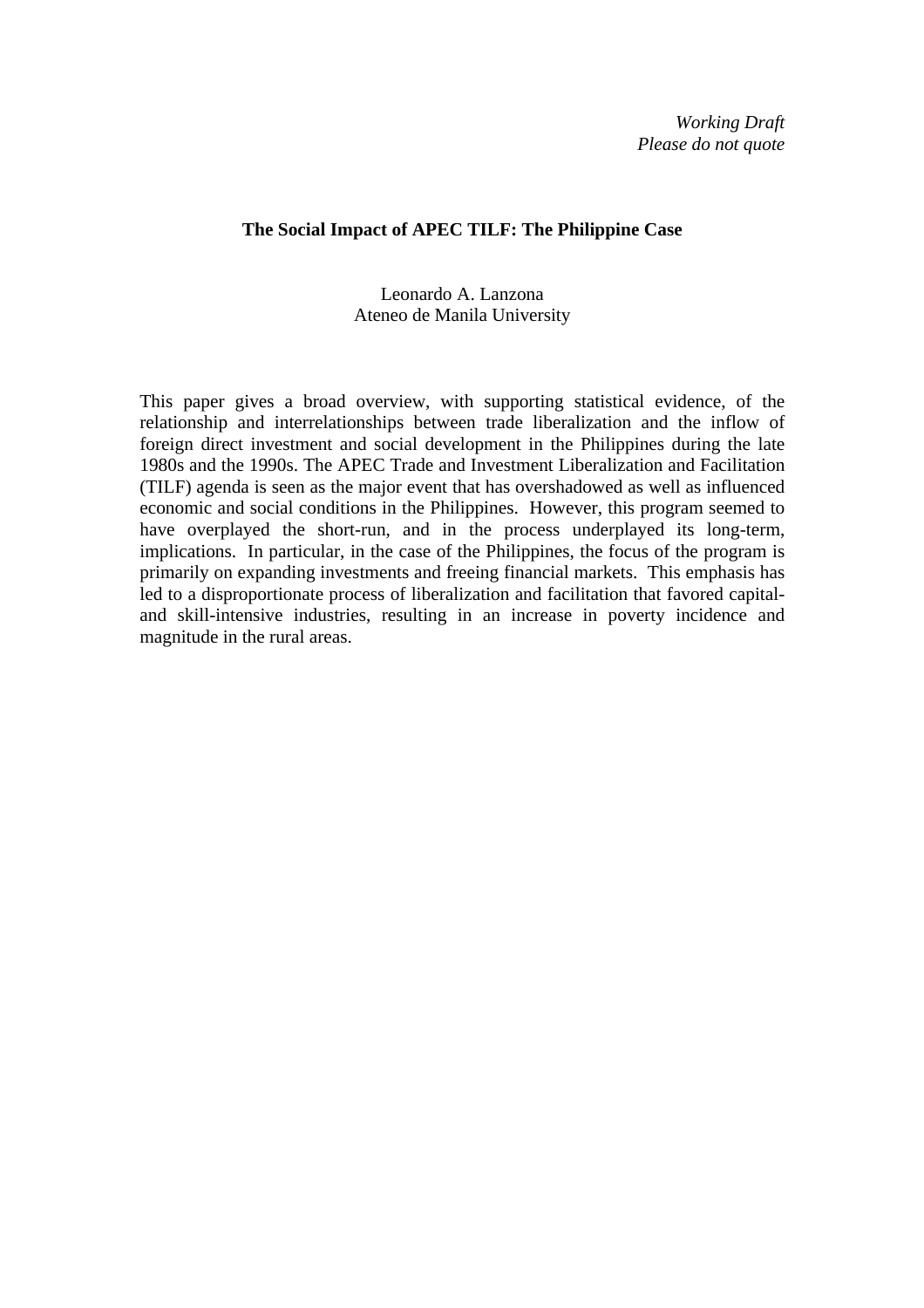#### **I. Introduction**

Globalization refers to the rising levels of involvement in the world economy, increasing interdependence, the establishment of global markets, prices and production, and the diffusion of technology and ideas (Lairson and Skidmore, 1997). Three main components of globalization are: (1) the growth of foreign direct investments (FDI) due to financial liberalization and relatively costless international financial transactions; (2) the growth of trade due to the emergence of global markets and the reduction of trade barriers; and (3) the diffusion of global technology and innovation due to easier communication. These changes can be categorized jointly in terms of financial and trade liberalization.

In this context, tariffs and non-tariff measures are considered to be market distortions that impede trade and cause trade and welfare losses to the economies. The trade liberalization and facilitation measures, incorporated in the globalization process, are then understood as the removal as well as the reduction of these distortions. Such measures reduce import barriers, which lower import prices to the domestic market and increase imports. Less expensive imports, in turn, lead to lower production costs for other domestic industries. The improvement in the general world economy ultimately leads to a relocation of labor and capital to other, more efficient sectors away from the protected sectors. Moreover, the improved efficiency of the export goods industries is expected to accelerate the exports of the economy. If trade accounts tend to be balanced in the long run, then the exports of the economy will increase until balanced trade is eventually recovered.

On the social aspect, liberalization and facilitation are expected to improve the welfare of society. The Hecksher-Ohlin theory maintains that countries export goods that use intensively those goods that are relatively abundant at home and import goods that use intensively those products that are scarce. Trade therefore increases the demand for the abundant factors, assuming the expansion of the export sector, and reduces the demand for scarce factors, assuming the contraction of the importcompeting sectors. In low-income developing countries, where abundant unskilled labor is found and skilled labor is scarce, trade tends to increase unskilled labor wages and lower skilled wages, thereby narrowing the gap between them.

With this perspective, APEC Economic Leaders at their meeting in Bogor in November 1994 set a number of specific goals and objectives, including (1) free and open trade and investment in the Asia-Pacific region no later than 2010 for industrialized economies and 2020 for developing economies; (2) expansion and acceleration of trade and investment facilitation programs; and (3) intensified development cooperation. In Osaka in November 1995, APEC adopted the Osaka Action Agenda (OAA), which has become the guide for future APEC work toward the common goals. In November 1996, APEC released the Manila Action Plan for APEC (MAPA), which is the first action plan toward the goals set in the Bogor Declaration and the OAA. MAPA consists of individual action plans (IAPs), collective action plans (CAPs) and other joint activities in various APEC fora.

In this paper, I will consider more closely the recent performance of the Philippine economy, a period that is marked by substantial economic growth, as the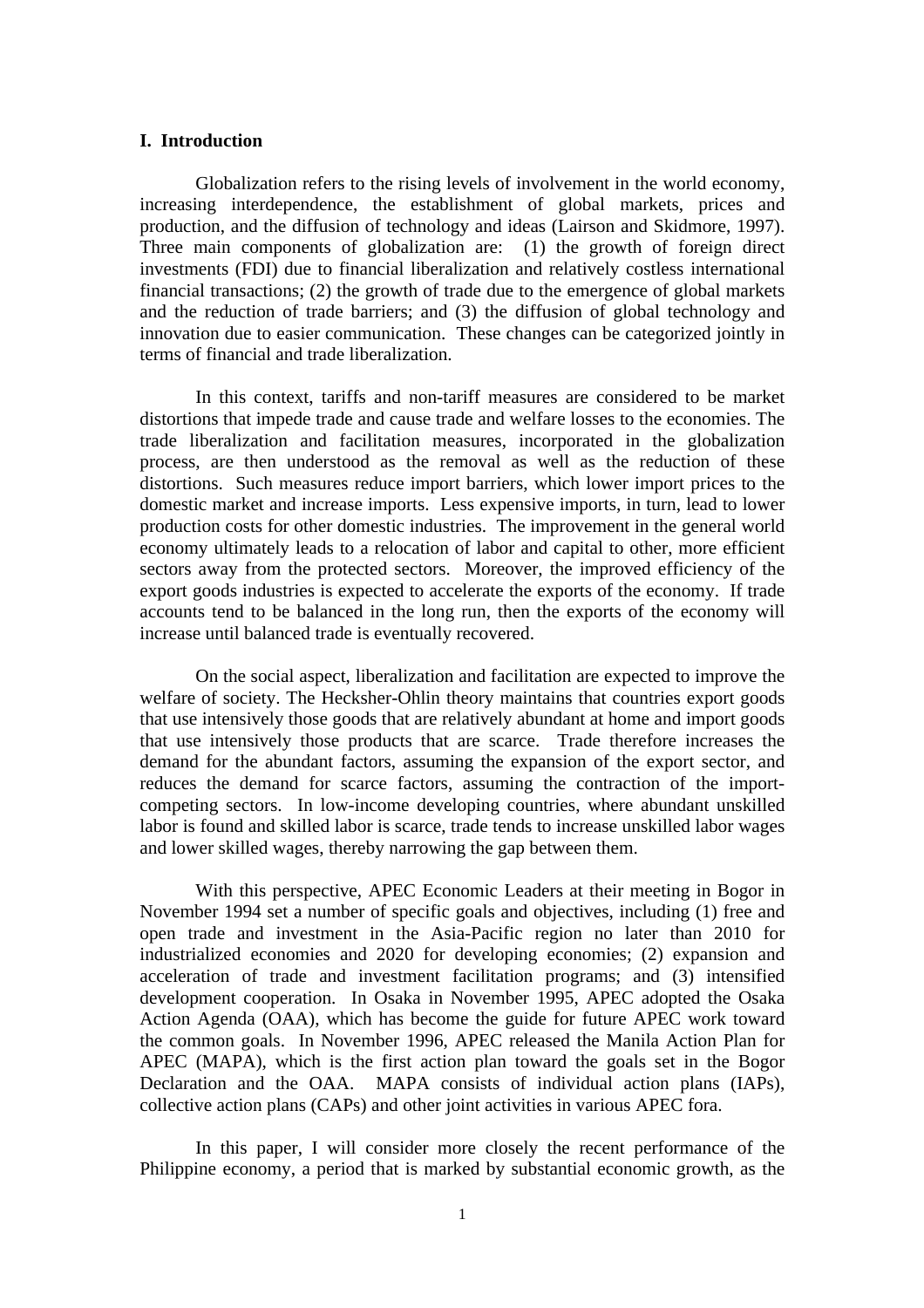country has become more open and globalized. One of the results of this progress however was the huge internal public debt that has been reported to have increased by 1.5 percent to P1.37 trillion as of the end of May last year from P1.35 trillion as of the end of 1997. This development comes also at the heels of the debilitating effects of the Asian financial crisis. This means that on top of the weakening foreign exchange rates, the declining international reserves, and the rising inflation, the government does not have enough resources to restore both external and internal stability.

This paper then will examine the reasons for the apparent weakness of the Philippine economy to sustain its growth and to improve its social conditions despite the promotion of trade and investment liberalization. The APEC Trade and Investment Liberalization and Facilitation (TILF) agenda is seen as the major event that has overshadowed as well as influenced economic and social conditions in the Philippines. However, this program seemed to have overplayed the short-run concerns, and in the process underplayed its long-term implications. In particular, at least in the case of the Philippines, the focus of liberalization and facilitation is primarily on expanding investments and freeing financial markets. This emphasis has led to a disproportionate process of growth that favored capital- and skill-intensive industries, resulting in an increase in poverty incidence and magnitude in the rural areas.

The rest of the paper is divided into the following parts: Section II discusses the financial and trade liberalization programs as these were implemented in the Philippines in the last 10 years or so. Section III provides data that will then show the consequences of such programs. These two sections will demonstrate the uneven pace of implementation between trade and financial policies, resulting to some deterioration in social welfare. Section III presents the conceptual framework that will explain the adverse consequences of disproportionate policies on trade and capital market liberalization. Section V will make concluding remarks, particularly the policy implications of the paper's findings.

#### **II. Financial and trade liberalization and facilitation in the Philippines**

The APEC financial liberalization and facilitation program is based on individual initiatives and action plans of the different economies. Given the diversity of the APEC members, the program then has been implemented in varied ways. Despite this diversity, however, two general trends are clear from the experience of the past decade. First, APEC member economies across the spectrum of stages of development have gradually moved toward more open investment regimes. Second, though investment liberalization has been approached in a more cautious and generally less thoroughgoing fashion than has trade liberalization, many economies have liberalized their investment regimes, resulting in substantial increases in FDI inflows.

The investment policies of the Philippines have changed substantially along with the Philippine's economic condition and development strategies. Unlike other countries in Asia, the Philippines adopted the strategy of import substitution industrialization as a response to severe balance-of-payments. Because of the shortage of government resources and domestic savings, foreign direct investment (FDI) was considered desirable. However, in line with the protectionist and political strategy of the time, the import substituting industries were the only ones that gained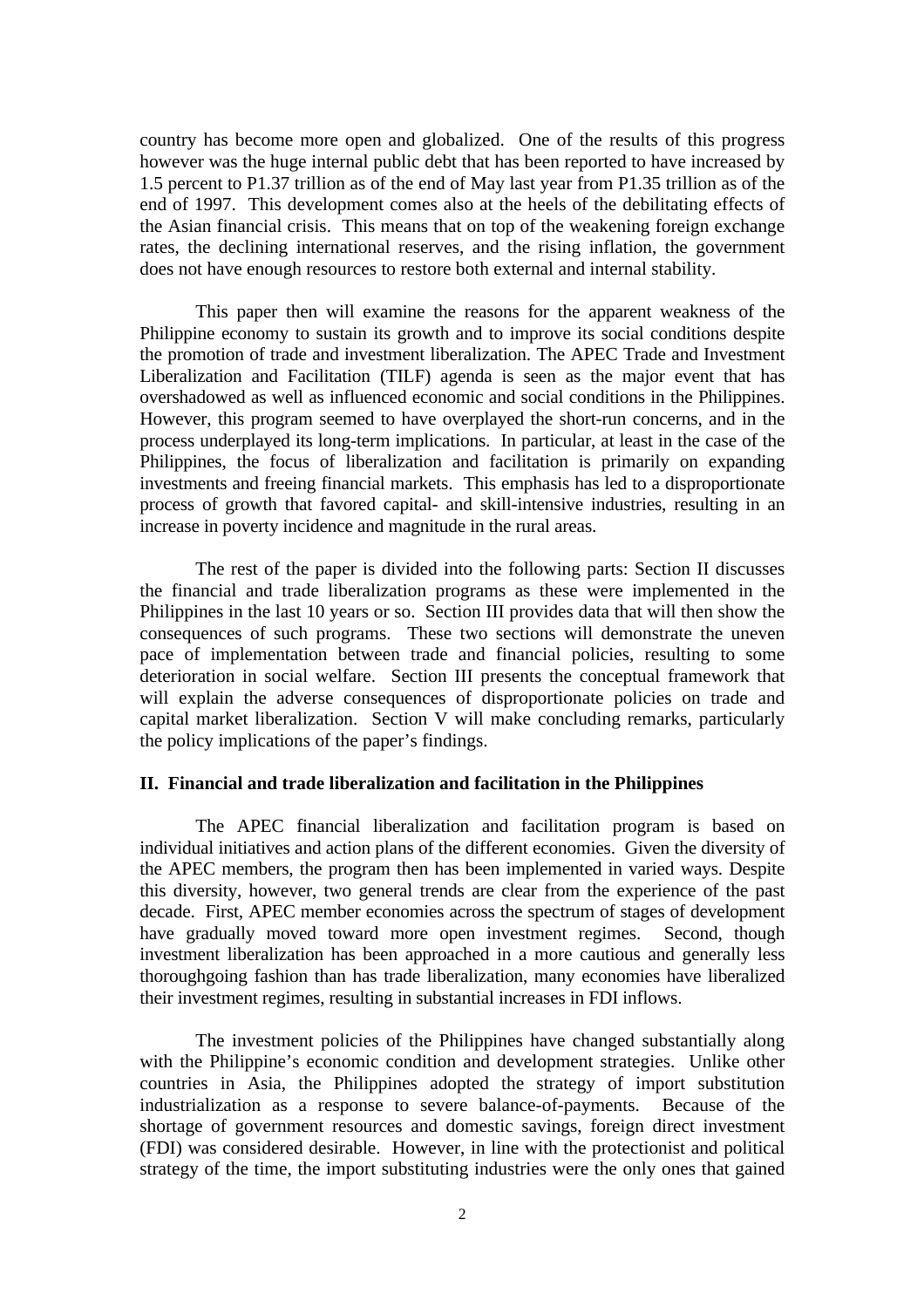from these inflows through such devices such as tax exemptions, favorable credit terms, and market protection.

The situation changed in 1990 drastically with the implementation of an economic stabilization program spurred primarily by a stand-by credit facility from the International Monetary Fund. This paved the way for reforms in trade and investment that were subsequently expanded in the Ramos administration although important measures were made just before the end of Aquino administration. The most important of these was the passage of the Foreign Investment Act of 1991 that liberalized investment by allowing 100 percent foreign equity in a domestic or export enterprise as long as its activity did not fall under a negative list. Furthermore, this law simplified the procedure for the entry of foreign investments by requiring foreign investors to register only with the Securities and Exchange Commission (SEC), unless incentives from the Board of Investments (BOI) are sought.

Since 1992, a more comprehensive market-oriented approach to economic structural reform has been followed. Under this approach, many key sectors, including the downstream oil, shipping, domestic and international aviation, telecommunications, and mining industries, as well as infrastructure, have been opened to the private sector, including to foreign investors. Ten foreign banks also were initially allowed to open branches.

As a result of this, foreign equity investment in the Philippines grew by 136 percent from the 1990-1992 level of US\$ 2 billion to US\$ 4.7 billion in 1993-95. As a matter of fact, almost two-thirds of the total foreign investment that had been accumulated since 1968 came in during the last five years. In addition, BOI-approved investments have accumulated to about US\$ 66.3 billion as of the first half of 1996. The surge of FDI in the 1990s cannot however be attributed solely to the FDI liberalization policies, since the investment procedures were only one of the packages of the general economic reform (APEC, 1997).

Trade policies on the other hand have implemented since 1980, though this has been met with some resistance. So far, there have been four major programs that resulted in substantial reduction in tariffs. The first phase of the Tariff Reform Program (TRP-I) was implemented in 1981 covering a five-year period, aimed at leveling-off protection rates across industries and at achieving effective protection rates (EPRs) within the range of 30-80 percent. The second phase of TRP became effective on August 1991. Under TRP-II, locally produced and imported raw materials would have a tax of 10% and 3% rates of duty, respectively, while intermediate goods were levied at 20% and finished goods at 30%. TRP-II (EO 470) was supposed to end by December 1995, but was overtaken by the third phase of TRP in August 1995. TRP-III liberalized further the trade environment by reducing the level and spread of tariffs towards a uniform level of EPRs across all sectors, in order to promote global competitiveness and simplify tariff structure for ease of customs administration, and providing a level playing field for local manufacturers vis-à-vis foreign competitors. Finally, because TRP-III led to a number of objections from the business sector, the government considered a tariff calibration scheme to serve as a framework for TRP-IV vis-à-vis the pace of liberalization in the ASEAN countries. The next tariff adjustments, TRP-IV, provided a structure of 30-25-20-15-10-7-5-3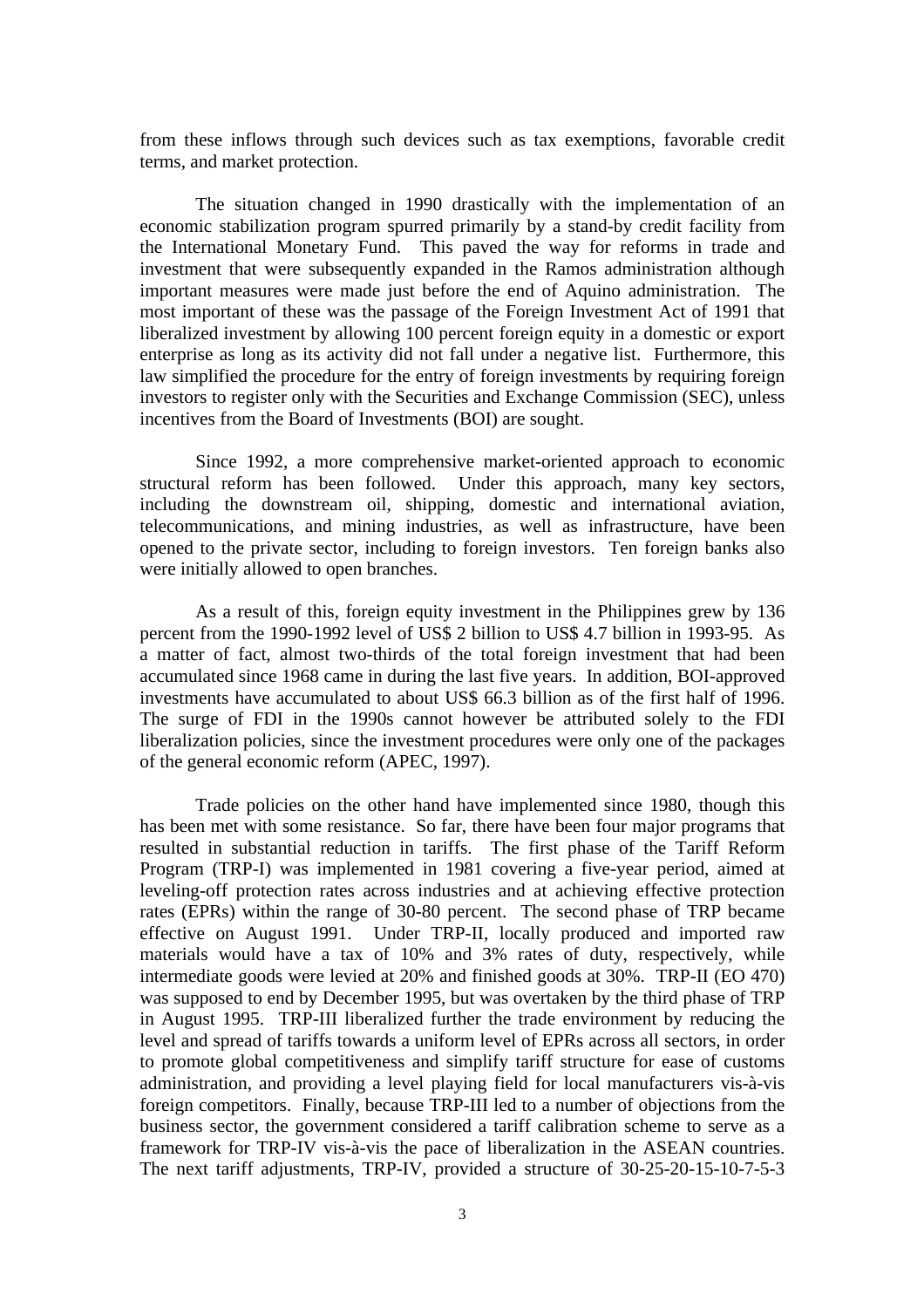tariff reduction scheme, instead of the previous 30-20-10-3 structure to respond to the business sector's clamor for further protection to "assist them compete globally."

In general, the existing efforts of APEC have been very weak to affect the Philippine tariff structure significantly. One way of assessing the likely impact of the APEC TILF program of the Philippine trade liberalization is to compare the effective protection rates (EPRs) of commodities considered in the APEC Early Voluntary Sectoral Liberalization (EVSL) Program and the other commodities. The APEC Economic Leaders endorsed the EVSL of the fifteen sectors in their Fifth Meeting (AELM) in Canada in November 1997. These sectors were identified to have likely positive impacts on trade, investments and economic growth in the respective economies and the whole APEC region. These sectors are: environmental goods, services, toys, fish and fish products, forest products, gems and jewelry, oilseeds and oilseed products, chemicals, telecommunications mutual recognition arrangement, energy sector, food sector, natural and synthetic rubber, fertilizers, automotive, medical equipment and instruments, and civil aircraft. The problem however is that these sectors are not those that require liberalization the most. Table 1 shows the EPRs of commodities considered to the APEC EVSL Program and the other commodities that possess the highest EPRs.

Three points can be made. First, those highly protected sectors are categorized as sensitive agricultural products which in some cases are also the inefficient ones (e.g., sugar milling and refining). Second, the average protection rate to the EVSL sectors is roughly 6 times lower than the selected industries, thereby showing the significant difference between the EVSL sectors and those sectors that need to be liberalized the most. Third, while these selected sectors on the average have experienced reduced protection rates in 1997, the rate of decline for the EVSL sectors is greater. This suggests the difficulty of liberalizing these heavily protected sectors as well as the discriminatory nature of this type of liberalization.

This discussion suggests that certain industries for a long period of time have received some protection from the government. Because trade restrictions have been in place for a significant period of time, it is particularly difficult to remove them within a short period and almost impossible for all countries to remove such distortions simultaneously. Moreover, in face of the Asian crisis, the countries may be hard-pressed to liberalize multilaterally those activities that are deemed strategic to the development. This is particularly true in the present crisis and especially so for Asian nations -- except the Philippines-- where trade with countries outside the APEC is as important as trade within the bloc (see, e.g., Haggard, 1995). Because of the potential free-rider problem of the most favored nation (MFN) principle, the option to limit tariff reductions to member countries may be a sensible response. Thus, strong opposition within Asia to create a trading arrangement within the MFN mould as designed in APEC can be expected.

What this discussion demonstrates is the greater difficulty in liberalizing trade in goods relative to the opening of capital markets. While it is clear that protection is harmful to the economy, the present industrial sector is characterized both by the lack of understanding of the economic costs of tariff and the presence of powerful politicalsocial forces that strongly oppose any change in the status quo. This system of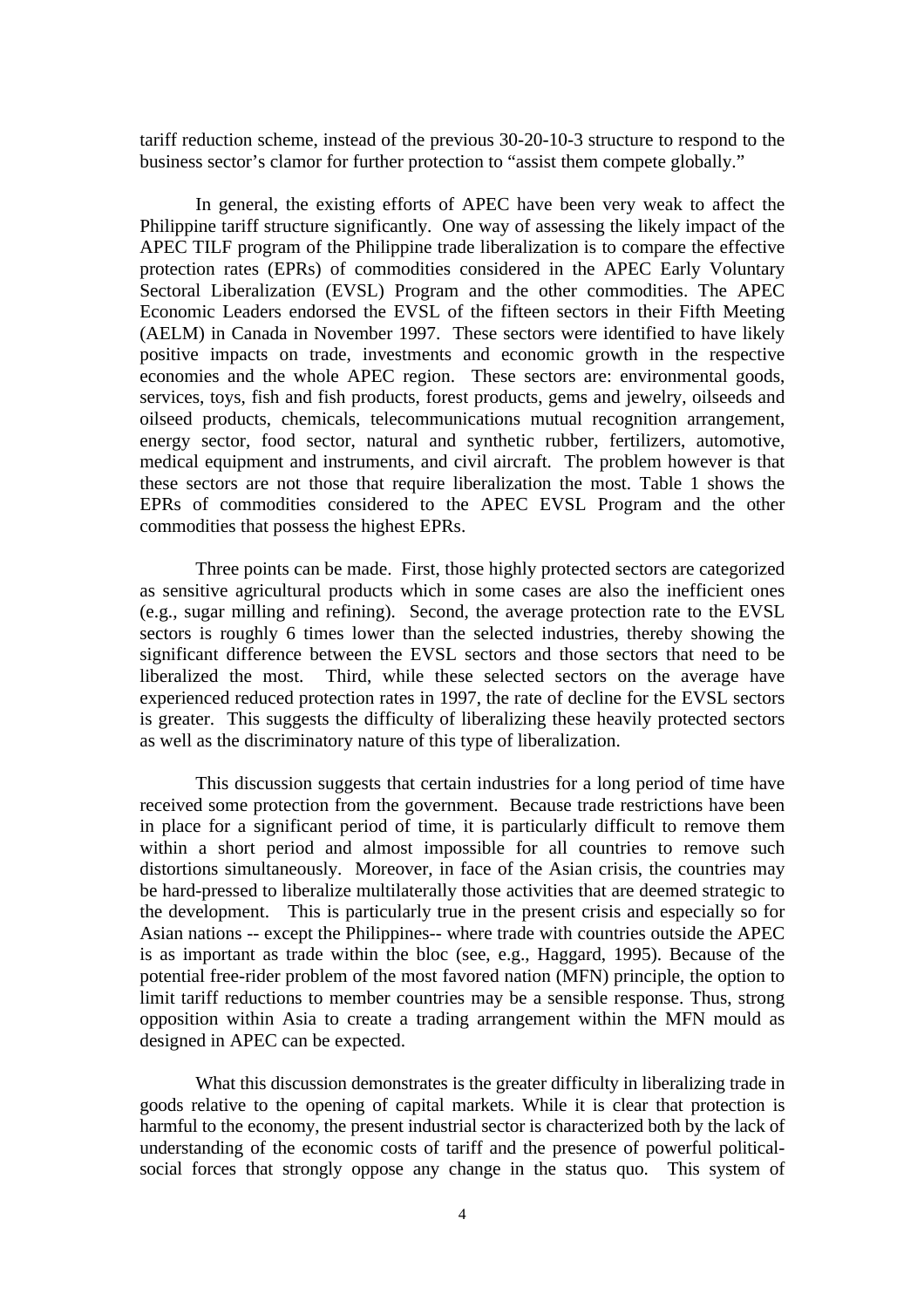protection creates substantial rents to the producers of import-competing goods, to the importers that benefit from the allocation of (non-marketed) import rights, to organized labor that is sharing part of the monopoly rents resulting from the protection, and to the government bureaucracy that was administering the restrictive trade policies. Since goods markets affect a greater number of the sectors in society, it is not surprising that investment liberalization has been pursued more vigorously than trade.

|                                                         | 1996              | 1997    | Percentage |
|---------------------------------------------------------|-------------------|---------|------------|
| <b>EVSL Products</b>                                    |                   |         |            |
| Civil Aircraft                                          | $\overline{2.30}$ | 2.47    | 7.28       |
| Energy                                                  | 3.44              | 2.61    | $-24.15$   |
| <b>Environmental Goods</b>                              | 15.81             | 12.44   | $-21.33$   |
| Chemicals                                               | 13.72             | 10.68   | $-22.18$   |
| Fertilizer                                              | 2.30              | 2.33    | 1.68       |
| Fish and Fish Products                                  | 10.63             | 9.97    | $-6.20$    |
| <b>Forest Products</b>                                  | 15.67             | 15.80   | 0.84       |
| Food                                                    | 17.43             | 9.05    | $-48.08$   |
| Gems and Jewelry                                        | $-1.09$           | $-1.04$ | $-3.77$    |
| Medical Equipment and Instruments                       | 19.40             | 17.23   | $-11.19$   |
| Oilseeds and Oilseed Products                           | 14.83             | 13.29   | $-10.35$   |
| <b>Toys</b>                                             | 11.26             | 12.25   | 8.79       |
| Natural and Synthetic Rubber                            | 15.96             | 15.30   | $-4.11$    |
| Average                                                 | 11.20             | 10.12   | $-9.68$    |
| <b>Selected Sectors with the highest EPRs</b>           |                   |         |            |
| Coffee Roasting and Processing                          | 210.28            | 166.94  | $-20.61$   |
| <b>Sugar Milling and Refining</b>                       | 105.92            | 84.72   | $-20.02$   |
| Meat and Meat Processing                                | 93.09             | 86.30   | $-7.29$    |
| Manufacture of structural concrete products             | 80.52             | 50.73   | $-37.00$   |
| Coffee                                                  | 64.60             | 51.64   | $-20.06$   |
| Manufacture of soap and detergents                      | 62.07             | 62.35   | 0.46       |
| Rice and Corn Milling                                   | 60.22             | 58.23   | $-3.30$    |
| Slaughtering and Meat Packing                           | 58.07             | 36.84   | $-36.55$   |
| Manufacture of wire nails                               | 55.54             | 56.45   | 1.66       |
| Palay                                                   | 53.14             | 53.15   | 0.02       |
| Manufacture of metal containers                         | 46.83             | 47.03   | 0.43       |
| Manufacture of hardboard and particle board             | 45.48             | 45.54   | 0.13       |
| Manufacture and repair of other furniture and fixtures  | 42.83             | 45.56   | 6.39       |
| Sawmills and planing mills                              | 42.55             | 42.58   | 0.05       |
| Manufacture of flat glass                               | 38.67             | 38.72   | 0.13       |
| Manufacture of other fabricated wire and cable products | 38.32             | 35.64   | $-6.99$    |
| Manufacture and repair of metal furniture and fixtures  | 37.50             | 39.48   | 5.29       |
| Other agricultural production, n.e.c.                   | 36.55             | 30.19   | $-17.40$   |
| Manufacture of Animal Feeds                             | 35.44             | 34.07   | $-3.88$    |
| Noodles Manufacturing                                   | 34.19             | 35.79   | 4.68       |
| Average                                                 | 62.09             | 55.10   | $-7.69$    |

Table 1. Estimated effective protection rate (EPR) of EVSL products and selected sectors with the highest rates, 1996-1997 (in percent).

Source of basic data: Philippine Tariff Commission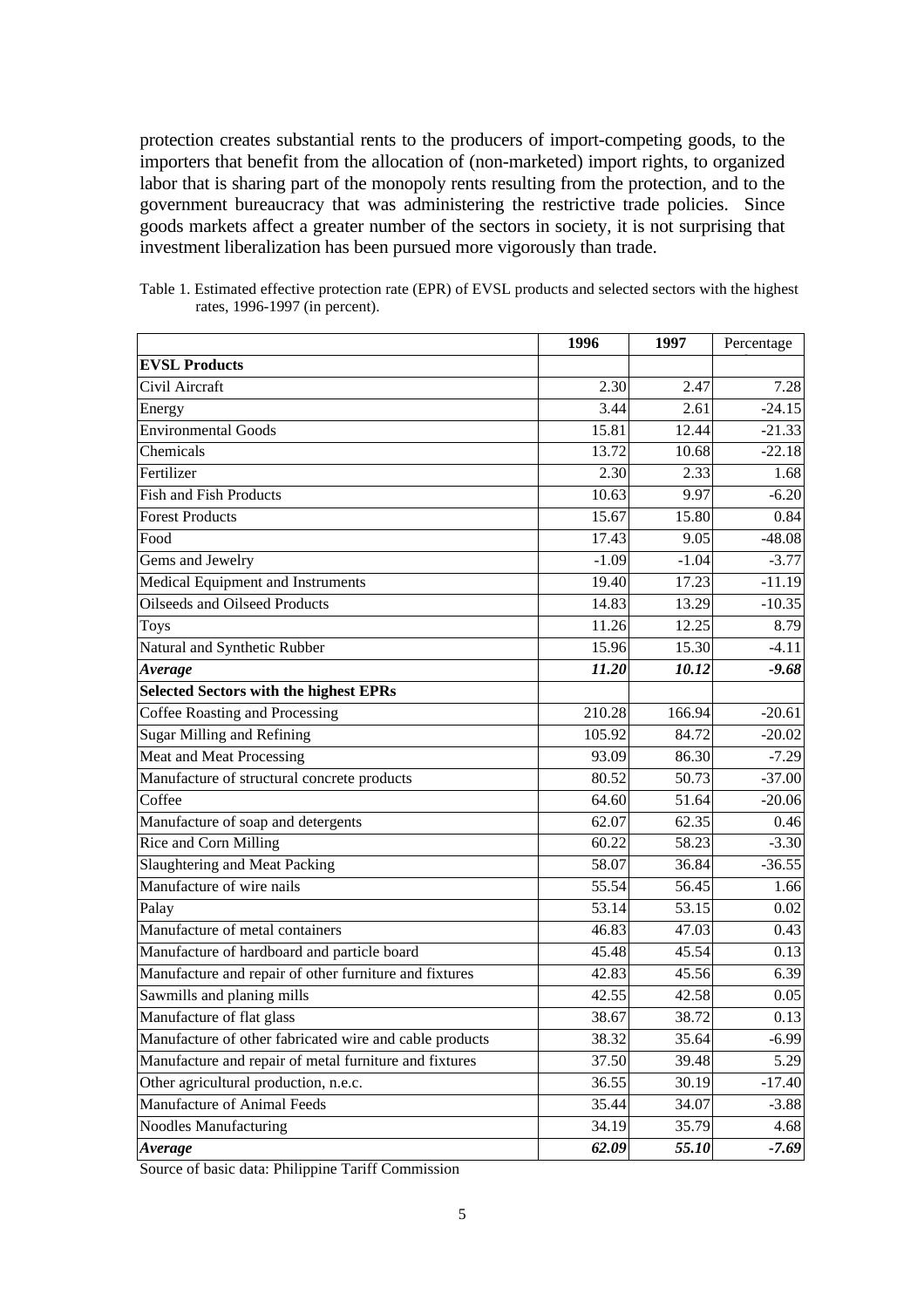#### **III. The Effects of Trade and Investment Liberalization and Facilitation**

The effects of the existing combination of trade and investment programs can be divided into two main components: the economic effects and the social effects. Such changes can be noted from the following indicators.

#### *A. Economic Indicators*

Even before 1992, reforms have already been in place to allow greater foreign goods and investments in the country. The General Agreement of Tariffs and Trade (GATT) and the commitment to currency convertibility under the International Monetary Fund (IMF) have mainly influenced the governments to sweep away most of the restrictions to the international markets. However, this movement towards trade and investment liberalization has been intensified during the last ten years.

Figure 1 shows the cumulative foreign equity investments approved by the Philippine Board of Investments from 1990 to 1997, by country origin. Note that the APEC member countries have started to play a prominent role in the Philippine investment structure starting in 1995. Thailand, Hong Kong, Singapore, Korea, Canada, Indonesia and Australia began to increase their investments in the country along with U.S. and Japan. Certainly, other countries, like France, U.K. and Saudi Arabia have also increased, but these were realized mostly after the APEC member countries have taken the lead.



Source: Philippine Board of Investments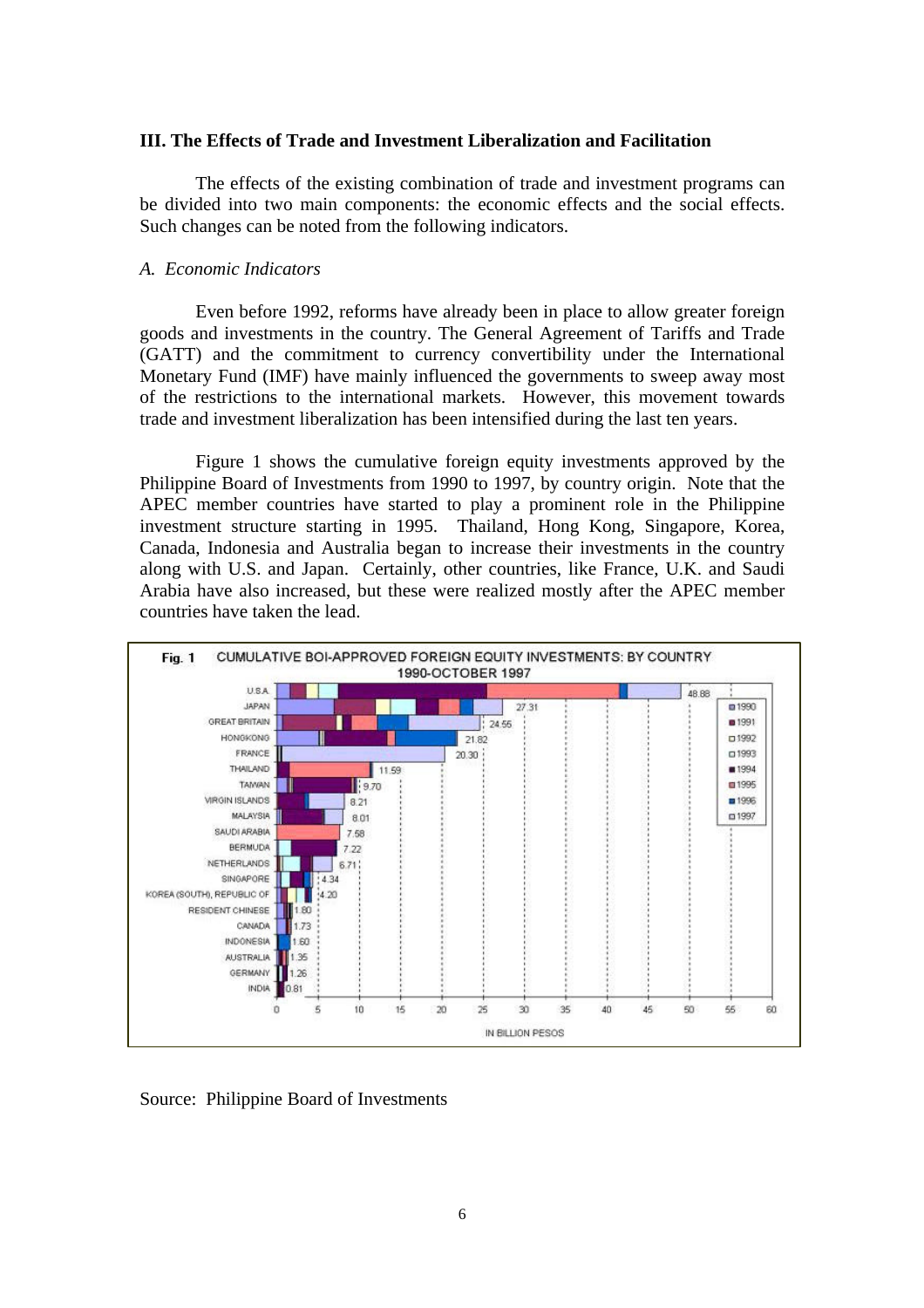The direct effect of these capital inflows on the country's industries can be found in Figure 2 which shows the foreign equity investments approved by the Philippine Board of Investments (BOI), by sector from 1990 to October 1997.



Source: Philippine Board of Investments

Several key points can be made about this figure. First, the effects of the investment liberalization have been felt more in the manufacturing sector than in any other sector. This may suggest that the returns to capital are greater in the manufacturing sector primarily because the country's main exports, such as microcircuits, are produced in this sector. Second, the increases in the later years for the top investment receiving sectors have more than doubled. This indicates that the efficacy of many trade and investment policies can be realized only gradually. Third, while the change in more recent has been significant, the increases have become gradual for those sectors that had peaked earlier. This may to some extent denote some uncertainty in the sustainability of these increases in investments. By the end of 1997, much of these investments have diminished.

The economic impact of these developments can further be seen in Table 2, which features selected items from the country's Balance of Payments, as a percentage of the Gross Domestic Product (GDP).

If one uses the ratio of exports to GDP as indicator of openness, the liberalization process can be seen to have accelerated in the period from 1992 to the third quarter of 1997. At the same time, a growing dependence of goods (including exports) on imports can also be noted.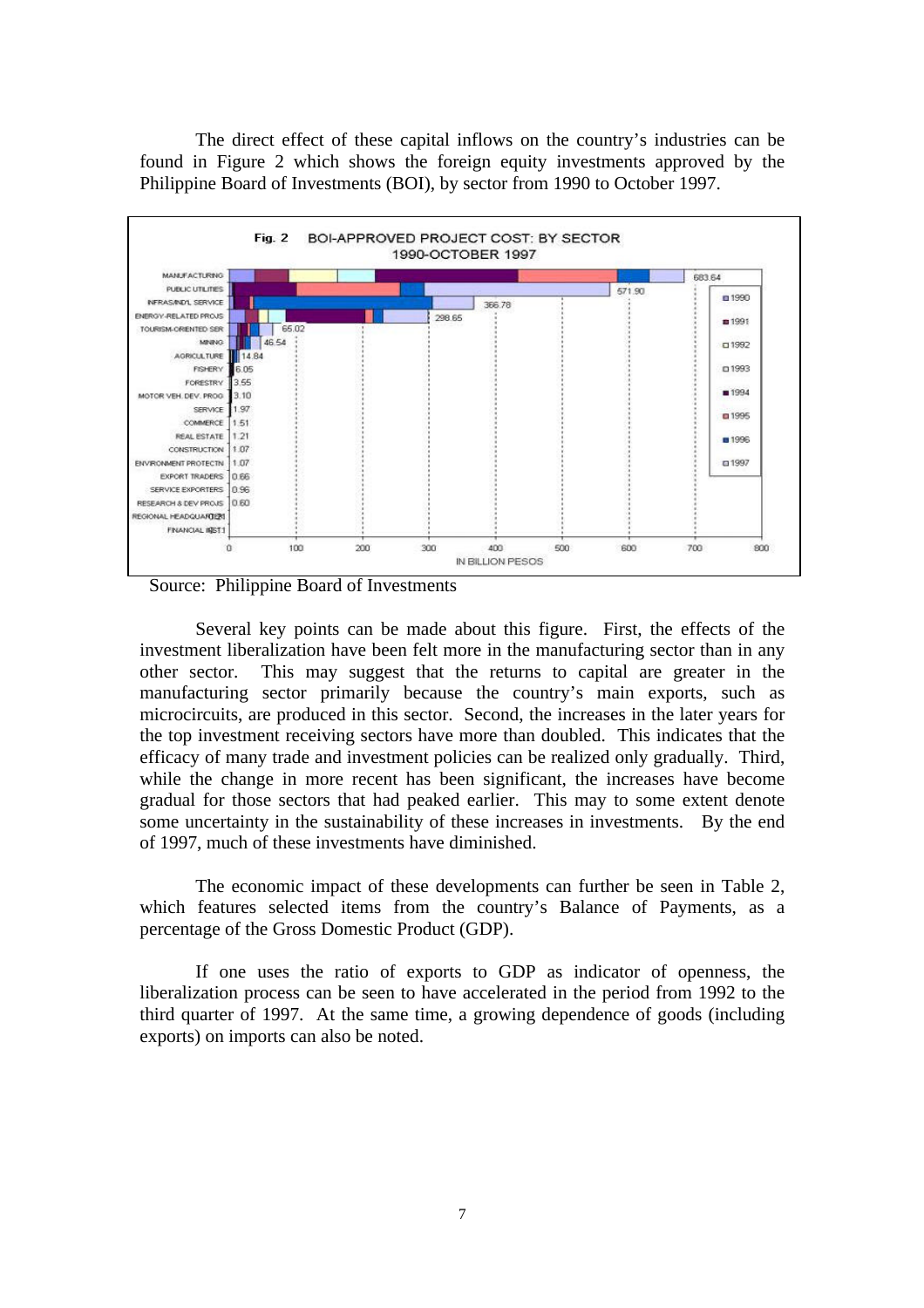| Year              | Exports | Imports | Current | Medium and | Foreign      | Net.        |
|-------------------|---------|---------|---------|------------|--------------|-------------|
|                   |         |         | Account | Long-term  | Investments. | Portfolio   |
|                   |         |         |         | Loans, Net | <b>Net</b>   | Investments |
| 1989              | 24.30   | 32.38   | $-4.55$ | 1.17       | 2.65         | $-0.28$     |
| 1990              | 18.47   | 27.55   | $-5.79$ | 1.52       | 1.08         | $-0.11$     |
| 1991              | 19.46   | 26.53   | $-1.91$ | 1.84       | 1.44         | 0.28        |
| 1992              | 18.54   | 27.41   | $-1.62$ | 1.19       | 1.39         | 0.12        |
| 1993              | 20.92   | 32.37   | $-5.55$ | 4.52       | 1.49         | $-0.10$     |
| 1994              | 21.04   | 33.29   | $-4.60$ | 2.05       | 2.43         | 0.42        |
| 1995              | 24.45   | 36.98   | $-4.62$ | 1.79       | 2.25         | 0.35        |
| 1996              | 24.52   | 38.05   | $-4.67$ | 3.21       | 1.39         | $-0.20$     |
| 1996 (Jan.-Sept.) | 23.75   | 37.69   | $-4.37$ | 3.44       | 2.04         | 0.11        |
| 1997 (Jan.-Sept.) | 29.42   | 42.65   | $-5.07$ | 5.28       | $-3.71$      | $-5.34$     |

**Table 2. Selected Balance of Payments Items, as Percentage of GDP**

Source of basic data: Bangko Sentral ng Pilipinas

The country's top exportables are observed to highly capital intensive. Hence, the proportion of current account deficits to the GDP has significantly increased during the said period. Without investment liberalization, trade liberalization would not be favorable for the economy. During the same period, substantial foreign loans and direct investments have also been realized especially in 1993. The tables shows that more of these foreign funds are mainly medium and long-term loans, although for foreign investments have began to move up, particularly in 1994 and 1995. Despite the low share to GDP, portfolio investments are also seen to increase in this period, showing the close integration of the country's financial markets with the rest of the world. Note that, by the time the Asian financial crisis has struck, the outflows of these investments exceeded the inflows. The consequences of these changes on the general economic situation can be gleaned from Table 3 which shows selected macroeconomic indicators.

| Year | <b>GDP</b> | Exchange | Growth     | Per Capita | Inflation | Internal              | T-bill |
|------|------------|----------|------------|------------|-----------|-----------------------|--------|
|      | Growth     | Rate     | of<br>Rate | Income     | Rate      | Public Debt           | Rates  |
|      | Rate       |          | Exchange   |            |           | <b>Billion</b><br>(in |        |
|      |            |          | Rate       |            |           | Pesos)                |        |
| 1989 | 6.06       | 21.71    | 3.03       | 11,476     | 10.6      | 237.24                | 18.64  |
| 1990 | 3.04       | 24.31    | 11.84      | 11,727     | 14.17     | 253.80                | 26.67  |
| 1991 | $-0.58$    | 27.48    | 13.03      | 11,528     | 18.66     | 340.80                | 21.11  |
| 1992 | 0.34       | 25.51    | $-7.15$    | 11,422     | 8.95      | 253.80                | 16.02  |
| 1993 | 2.14       | 27.12    | 6.30       | 11,450     | 7.61      | 491.92                | 12.45  |
| 1994 | 4.40       | 26.45    | $-2.47$    | 11,456     | 7.06      | 652.49                | 12.71  |
| 1995 | 4.70       | 25.70    | $-2.84$    | 11,743     | 8.10      | 603.32                | 11.76  |
| 1996 | 5.80       | 26.21    | 1.98       | 12,261     | 8.50      | 701.14                | 12.34  |
| 1997 | 5.20       | 29.41    | 12.44      | 12,555*    | 5.10      | 704.00                | 12.89  |

**Table 3. Selected Macroeconomic Indicators, 1989-1997**

Sources: NCSB, Bureau of Treasury. Notes: \*Refers to third-quarter data.

Note that before devaluations were made and the huge internal public debt was incurred, as a result of the crisis, the economy has benefited from the trade and liberalization policies. Although GDP growth rate appears higher in 1989 and lower in 1997, the inflation rate has been substantially reduced, thus raising the real value of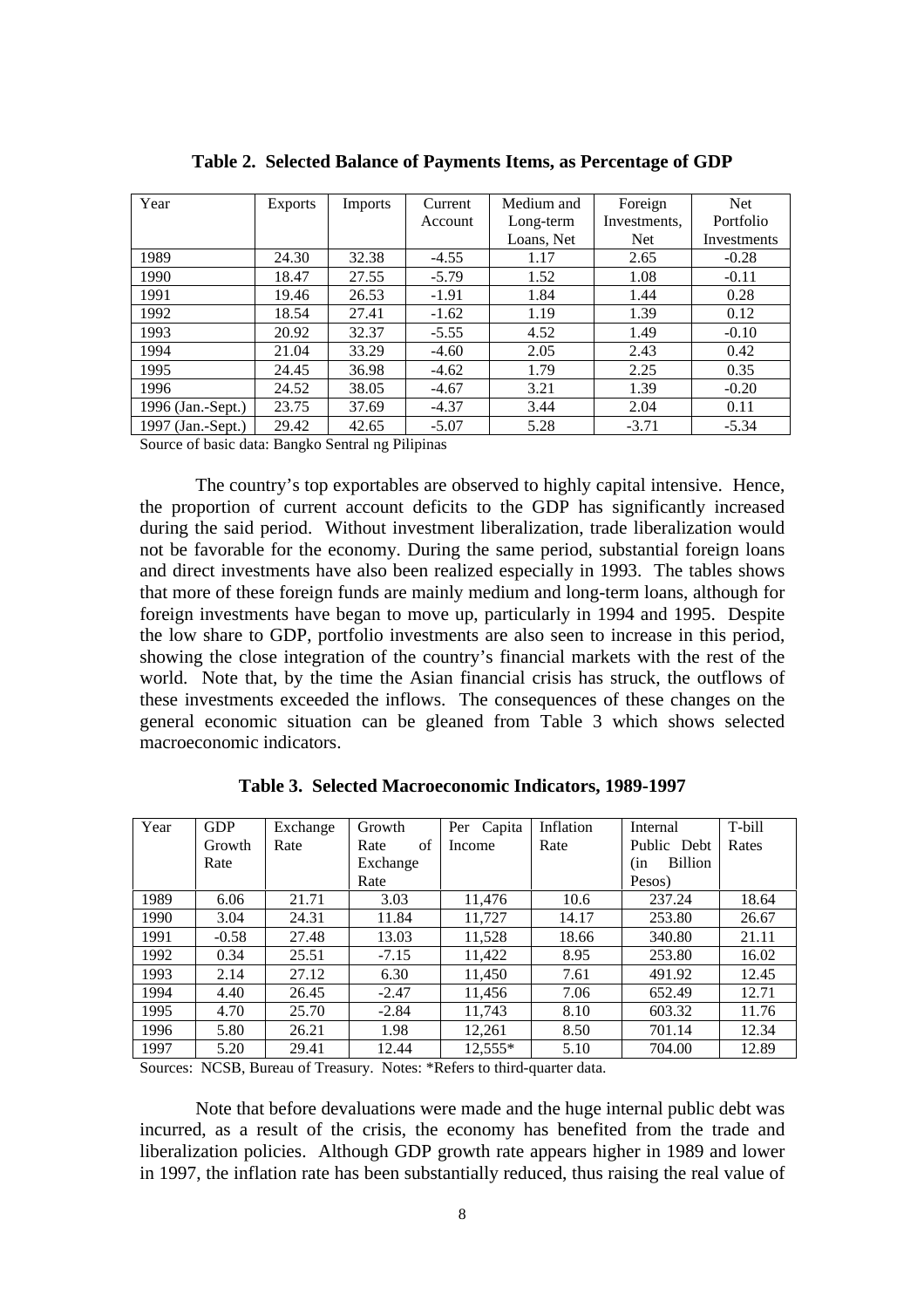production. The country's per capita income had also been improved significantly. Furthermore, the t-bill rates, an indicator of domestic interest rates, have been lower than the levels before 1992, although these indices have shown signs of weakening in the wake of the financial crisis.

Two major areas of concern however are the management of the foreign exchange rate and the public debt. One would have expected that with the growing current accounts deficit, the foreign exchange rate would have slowly depreciated. However, in 1994 and 1995, the exchange rate has even appreciated. This may have been significant in reducing inflation since an overvalued currency will reduce the costs of import. However, as clearly shown by the data and as evident by the crisis that still affects us, such controls, while inducing capital inflows, are inconsistent with the goal of external stability. The trade and investment liberalization policies espoused by the previous governments have made such controls veritable sources of instability and speculation by investors. The only reason for adopting such policies has been the lack of domestic savings and hence the need to attract foreign capital.

On the other hand, the internal debt, that has already been increasing, had risen significantly more recently, especially in 1998 when the full impact of the economic slowdown due to the Asian crisis and the El Nino weather have been felt. However, it can be noted that the t-bill rates have not been affected notably by the increases in public debt. This can mean that the government has other sources of funding than the domestic market. Another interesting note is that inflation has hardly been affected by the government's debt during the years internal public debt has risen.

### *B. Social Indicators*

There are several social indicators that can be considered in the light of globalization. I focus here on the employment and wages since labor continues to be the more abundant resource in the country. Conceptually, increasing trade and financial openness would have led to improvements in the use and returns to labor. Table 4 presents some statistics on the population, the labor force participation rate, the employment, unemployment and underemployment rates, and the real wage rate from 1989 to 1997.

| Year | Population   | Labor force   | Employment | Unemploy | Underem-      | Real Wage    |
|------|--------------|---------------|------------|----------|---------------|--------------|
|      | 15 years and | participation | rate       | -ment    | ployment rate | $(1985=100)$ |
|      | older        | rate %        |            |          | $(\%)$        |              |
| 1989 | 36,916       | 64.6          | 91.4       | 8.60     | 23.2          | 137.0        |
| 1990 | 37,636       | 64.5          | 91.9       | 9.53     | 22.1          | 135.7        |
| 1991 | 39,114       | 64.5          | 91.0       | 10.50    | 22.1          | 119.8        |
| 1992 | 40,265       | 65.0          | 91.4       | 9.82     | 19.8          | 121.8        |
| 1993 | 41,453       | 64.7          | 91.1       | 9.27     | 21.4          | 116.6        |
| 1994 | 42,670       | 64.4          | 91.6       | 9.48     | 20.9          | 112.0        |
| 1995 | 42,770       | 65.6          | 91.6       | 9.52     | 19.8          | 117.7        |
| 1996 | 45,034       | 65.8          | 92.6       | 8.58     | 19.4          | 115.4        |
| 1997 | 46,214       | 65.5          | 92.1       | 8.70     | 20.8          | n.a.         |

**Table 4. Labor Employment Statistics, 1989-1997**

Source: Philippine National Coordination Statistical Board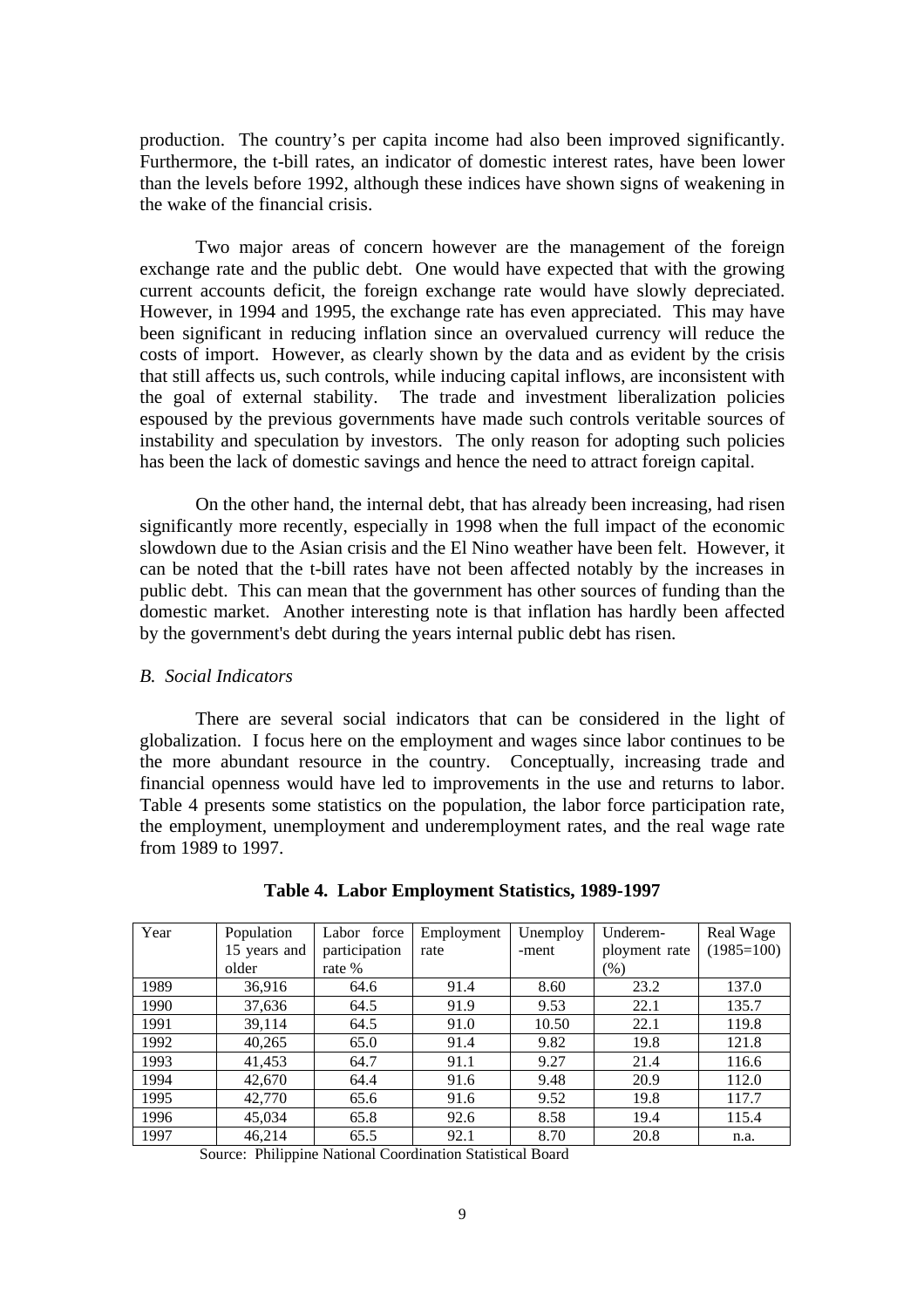The major observation that can be made from this table is that no perceptible effect can be found in the use of labor. This suggests that the productivity returns to labor have not improved, with the increasing liberalization. While there may have been some slight improvements in the employment and underemployment rates, the changes have not been substantial enough to reduce the unemployment rates, given the increases in the labor force participation rates. Moreover, real wages have substantially decreased from the rate in 1995, a result that is contrary to what is expected from the Stolper-Samuelson theory, assuming that the good that uses the more abundant resource is exported.

The total effect of these real wage movements on social welfare however can be more clearly seen if we consider the changes in real incomes by industries and by educational attainments of workers. Figures 3a and 3b show the real wage incomes of households across industries and across two levels of educational levels: households with high education or with high school degree or higher; and those with low education or with no high school degrees.



Source: Family Income and Expenditure Survey, 1991 and 1994. Note: Real wage incomes are based on the average wage incomes reported.

Three points are important. First, despite the fall in the real wage rates, real wage incomes are nonetheless higher in 1994, suggesting perhaps that production may have been more labor-intensive at least in terms of physical number or hours. Second, although there were increases in real incomes found for both households, a noticeable difference in the wages can found between the more educated and less educated families, suggesting that education is crucial factor in the determination of wage incomes. Second, the improvements from 1991 to 1994, when globalization and APEC were operative, are seen to be greater for the highly educated families than their counterparts. This is particularly so for such industries such as agriculture, manufacturing, utilities, wholesale and finance. This suggests the high premium placed on education by much of these globalization trends. Moreover, these are industries that are to a certain extent either highly protected (e.g., agriculture), or highly capital-intensive (such manufacturing and utilities). Note also that the financial sector has the highest increase in real wage incomes for the households

These highly skewed movements may have led to some inequality in the distribution of income. Table 5 presents the percentage distribution of total family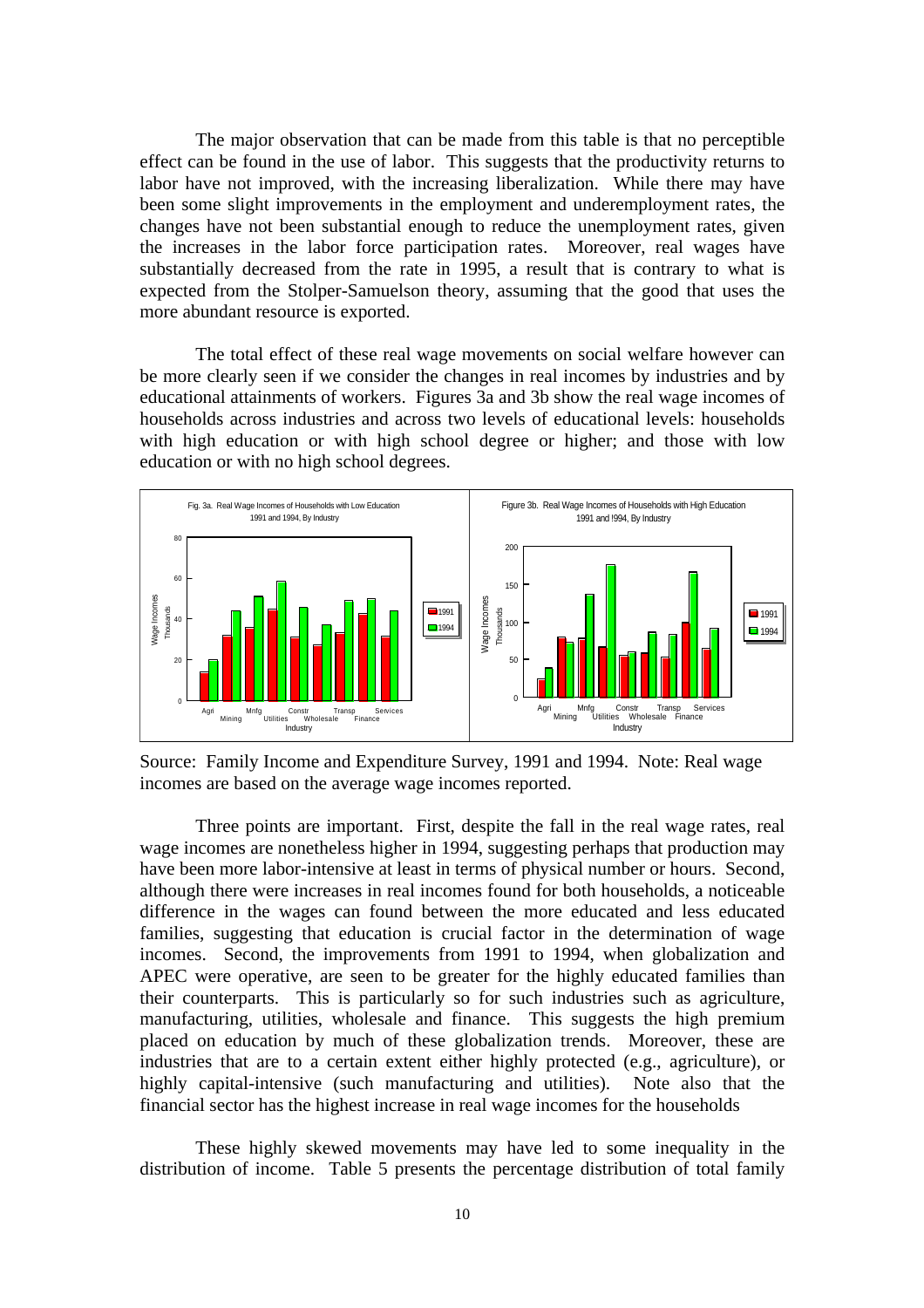income by income decile for the years, 1988, 1991 and 1994. The year 1988 is used as reference since this was the period when the influx of foreign capital have not yet been experienced.

| Income Decile        | 1988  | 1991  | 1994  |
|----------------------|-------|-------|-------|
| Total                | 100.0 | 100.0 | 100.0 |
| <b>First Decile</b>  | 2.0   | 1.8   | 1.9   |
| Second Decile        | 3.2   | 2.9   | 3.0   |
| Third Decile         | 4.1   | 3.8   | 3.9   |
| <b>Fourth Decile</b> | 5.0   | 4.7   | 4.9   |
| <b>Fifth Decile</b>  | 6.0   | 5.7   | 6.0   |
| Sixth Decile         | 7.3   | 7.0   | 7.4   |
| Seventh Decile       | 9.1   | 8.8   | 9.1   |
| Eighth Decile        | 11.6  | 11.4  | 11.8  |
| Ninth Decile         | 16.0  | 16.1  | 16.4  |
| <b>Tenth Decile</b>  | 35.8  | 37.8  | 35.6  |

**Table 5. Percentage Distribution of Total Family Income by Income Decile**

Source: Family Income and Expenditure Survey, National Statistics Office, 1988, 1991, and 1994.

There are two key points in this table. First, there was no significant shift in the distribution in the succeeding years after 1988, suggesting that capital market movements are hardly evident in affecting equity. Nevertheless, recall that the real wage incomes were highly skewed in favor of the educated households. This may then indicate that, to a certain extent, the less educated households may have benefited from the foreign capital inflows, particularly in 1994 when most of these capital resources were being invested. Second, despite the seeming stability found in income distribution, the trend towards greater globalization has resulted in some downward shifts for the eight poorest deciles in 1991. Although these deciles were able to recover their previous 1988 share in 1994, these policy changes appear to have made them more vulnerable to capital market movements. The last three deciles, on the other hand seemed to have consolidated their share in income distribution.

Assuming that the social returns to capital are greater than the returns to labor (at least for particular types of labor), those who have more access to capital should be clearly better off than who have less. One way of determining this is to examine the poverty incidence and magnitude for these three periods for different residents. Presumably, those residing in the urban areas, particularly in the National Capital Region (NCR), should benefit those from these capital market movements. Table 6 shows the poverty incidence and magnitude for the three periods across several regions.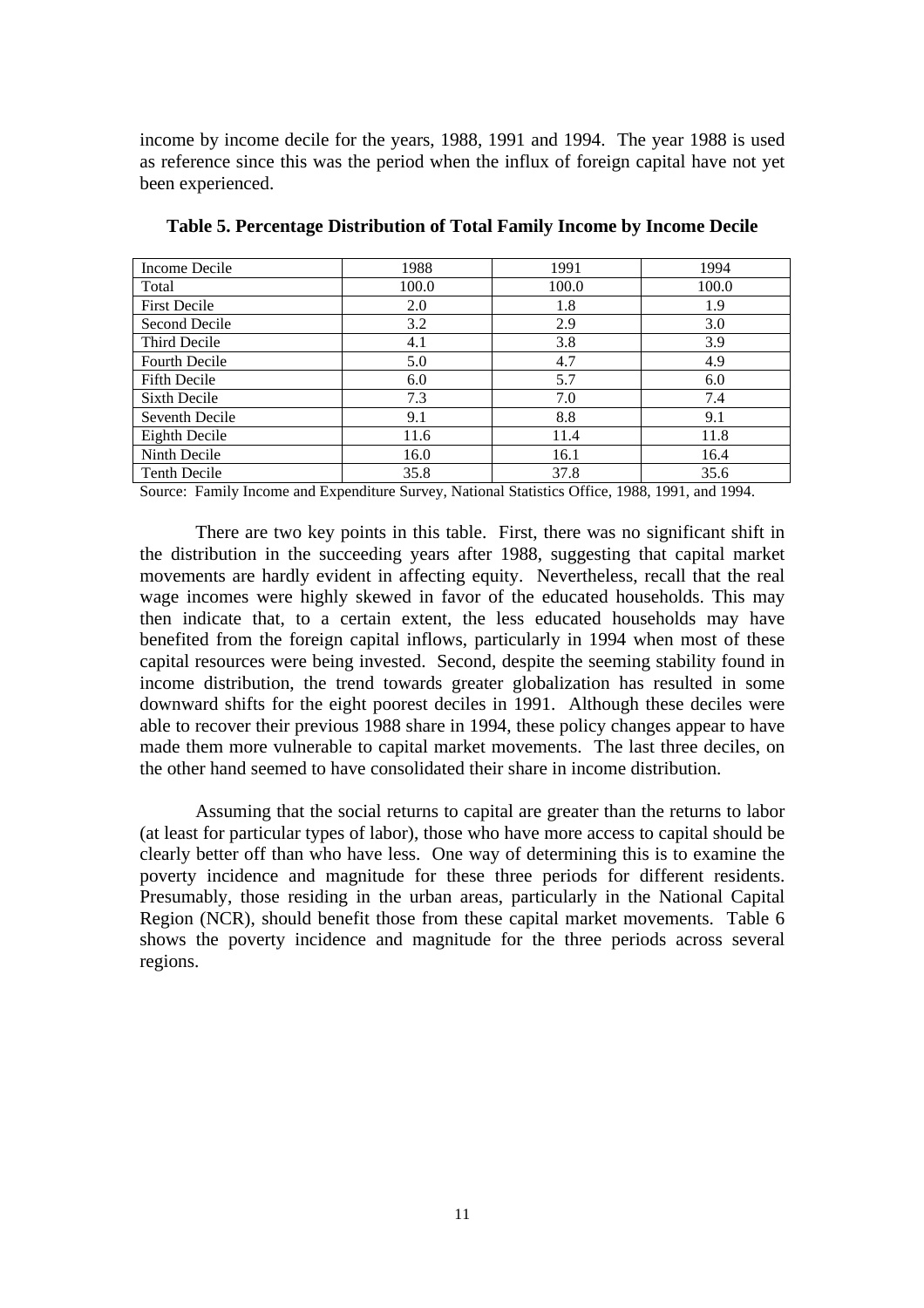|                    | 1988      |            | 1991      |            | 1994      |            |
|--------------------|-----------|------------|-----------|------------|-----------|------------|
| Areas/Regions      | Poverty   | Poverty    | Poverty   | Poverty    | Poverty   | Poverty    |
|                    | Incidence | Magnitude  | Incidence | Magnitude  | Incidence | Magnitude  |
| Philippines        | 45.5      | 25,005,345 | 45.3      | 28,119,758 | 40.6      | 27,274,205 |
|                    |           |            |           |            |           |            |
| Urban              | 34.3      | 7,154,196  | 35.6      | 11,037,596 | 28.0      | 9,367,263  |
| Rural              | 52.3      | 17,841,149 | 55.1      | 17,082,163 | 53.1      | 17,906,942 |
|                    |           |            |           |            |           |            |
| <b>NCR</b>         | 25.2      | 1,909,886  | 16.7      | 1,439,613  | 10.5      | 975,263    |
| <b>Outside NCR</b> | 48.7      | 23,095,459 | 49.9      | 26,608,145 | 45.5      | 26,298,942 |

**Table 6. Poverty Incidence and Magnitude, 1988, 1991 and 1994**

Source of basic data: National Statistical Coordination Board. Notes: Poverty incidence refers to the proportion of individuals whose annual income falls below the annual per capita. Poverty magnitude measures the number of people whose annual income falls below the annual per capita poverty threshold.

The following points are noteworthy. First, while the poverty incidence has been reduced, the total number of poor families has increased in 1991 and settled to a level in 1994 that is still higher than the level in 1988. The declining poverty incidence merely suggests that the increase in the number of people receiving an income less than average per capita is not as much as the increase in the number of people. The liberalization and globalization policies then have not solved the age-old Philippine problem of poverty. Second, the poverty incidence increased in the rural areas, as the number of poor people in the urban areas decreased substantially in 1994, the year when the capital inflows were growing. Third, the reduction in poverty incidence has even been more pronounced in the National Capital Region than in the other regions, indicating the people are receiving higher incomes, above the average per capita. This suggest that the decline in poverty incidence is primarily an urban and an NCR phenomenon since the poverty incidence increased in the rural areas, and the number of poor persons increased in the areas outside NCR. In summary, the data suggest that while those who has greater access to free capital markets have improved their welfare, the majority who have no access to such benefits were in effect "immiserized" by the policies of liberalization and facilitation.

## **IV. A Source of "Immiserising" Growth: Disproportionate Trade and Financial Liberalization**

Contrary to the standard international trade theory, the inflow of capital into a more liberalized country, such as the Philippines, has evidently been unable to influence the social conditions favorably. A number of authors in fact have indicated that, under certain conditions, there is some connection between capital inflows and government trade policy. Bhagwati and Srinivasan (1983) explained how "immiserizing" growth can be caused by a tariff-induced inflow of foreign capital, given that the country is small and continues to import capital-intensive inputs while remaining unspecialized. The decline in welfare may be attributed to three factors: (1) the usual tariff-created distortions in consumption and production, given only the initial factor endowments; (2) the probable loss that would result even from an increase in nationally owned capital in the presence of a tariff; and (3) the loss arising from the subtraction of foreign capital profits in the determination of national income. The basic idea is that immiserizing growth results from any kind of distortion,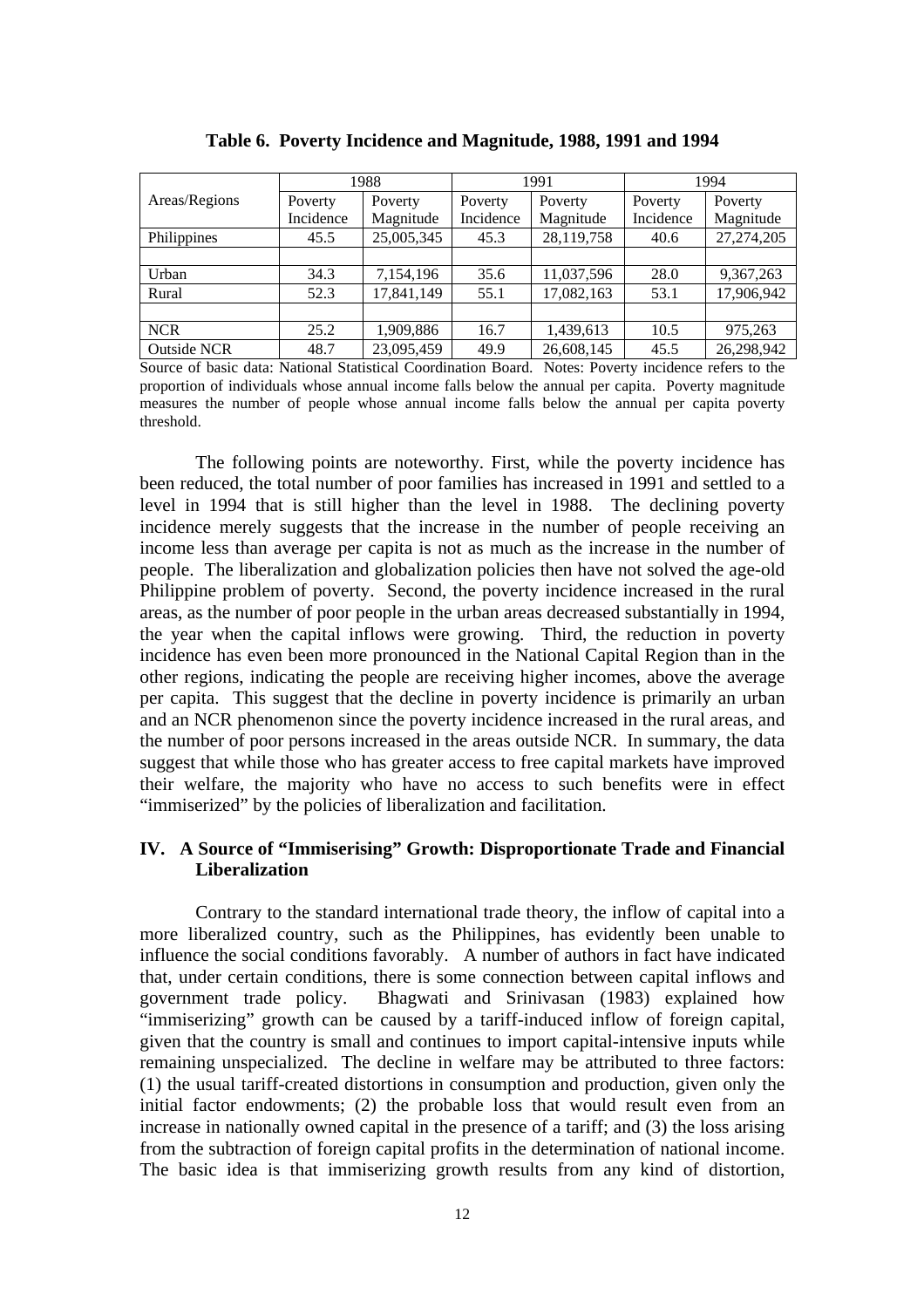whether locally induced or foreign policy created. An endogenous distortion occurs when an imperfect domestic factor market creates a distortionary wage differential. The distortion may on the other hand be caused by foreign sources if monopoly power in trade is involved or if the country is engaged in optimal tariff policies before trade occurs.

Uzawa (1962) and Brecher and Diaz (1977) independently showed that in a conventional Hecksher-Ohlin model, direct foreign investments (DFIs) necessarily lowers (raises) the host country's social welfare if the import competing sector is capital-intensive and protected by tariff. Given that the Philippines' importcompeting industries are capital intensive, this theory suggests that the DFI will be welfare worsening if inward protectionist policies are not modified. Many authors have suggested that this may be one particular reason why countries that have pursued outward-oriented policies have been successful.

Buffie (1987) however claims that given domestic labor market distortions, export subsidies and trade in intermediate goods, the inflow of DFI, regardless of whether this is pursued in a liberalized economy or not may be welfare worsening. Under these static conditions, welfare worsens as the capital inflows lower trade revenues. If some part of the capital stock is foreign owned, the domestic economy can run a trade surplus only to pay for the foreign capital service and interest payments. In effect, as a result of growth, a negative income effect may be felt as a result of capital expenses because export earnings may not be large enough to service the capital payments. A larger foreign investment increases naturally the required debt service and acts as a drain on the net trade revenues, when export subsidies are greater than tariffs. Moreover, if trade in intermediate goods is present, the increase in DFI can be immiserising if the import competing sector is relatively capital intensive and uses these intermediate inputs. Export subsidies can favor unduly other industries, and the inflow of capital investments can further reinforce such bias, bringing about unbalanced revenue effects and overall decline in welfare. In these cases, restrictive quotas on consumer imports may be welfare-improving.

Other than these issues already raised, another source of immiserising growth is the uneven and disproportionate implementation of capital as opposed to trade liberalization. Consider the case where the growth in one country is accompanied by further capital liberalization. If we view the change in the scenario as such, there is a distinct possibility that the primary gain in from growth, derived from an assumed *fixed* foreign offer curve facing one country can be offset by a reduction in trade gains due to a *shift* in the foreign offer curve facing the country as a result of the capital liberalization. In this case, a reduction in the gains from trade occurs, despite pursuing what the state perceives as "optimal" policies.

The possibility can be seen easily with respect to a country that is neither affected by monopoly power nor domestic distortions. The problem is that capital liberalization without any accompanying change in the international tariff structure creates a wedge between the selling price of output and the buying price of the output. The reduction in the costs of borrowings reduces the marginal cost of output, particularly for capital-intensive product. However, because trade liberalization does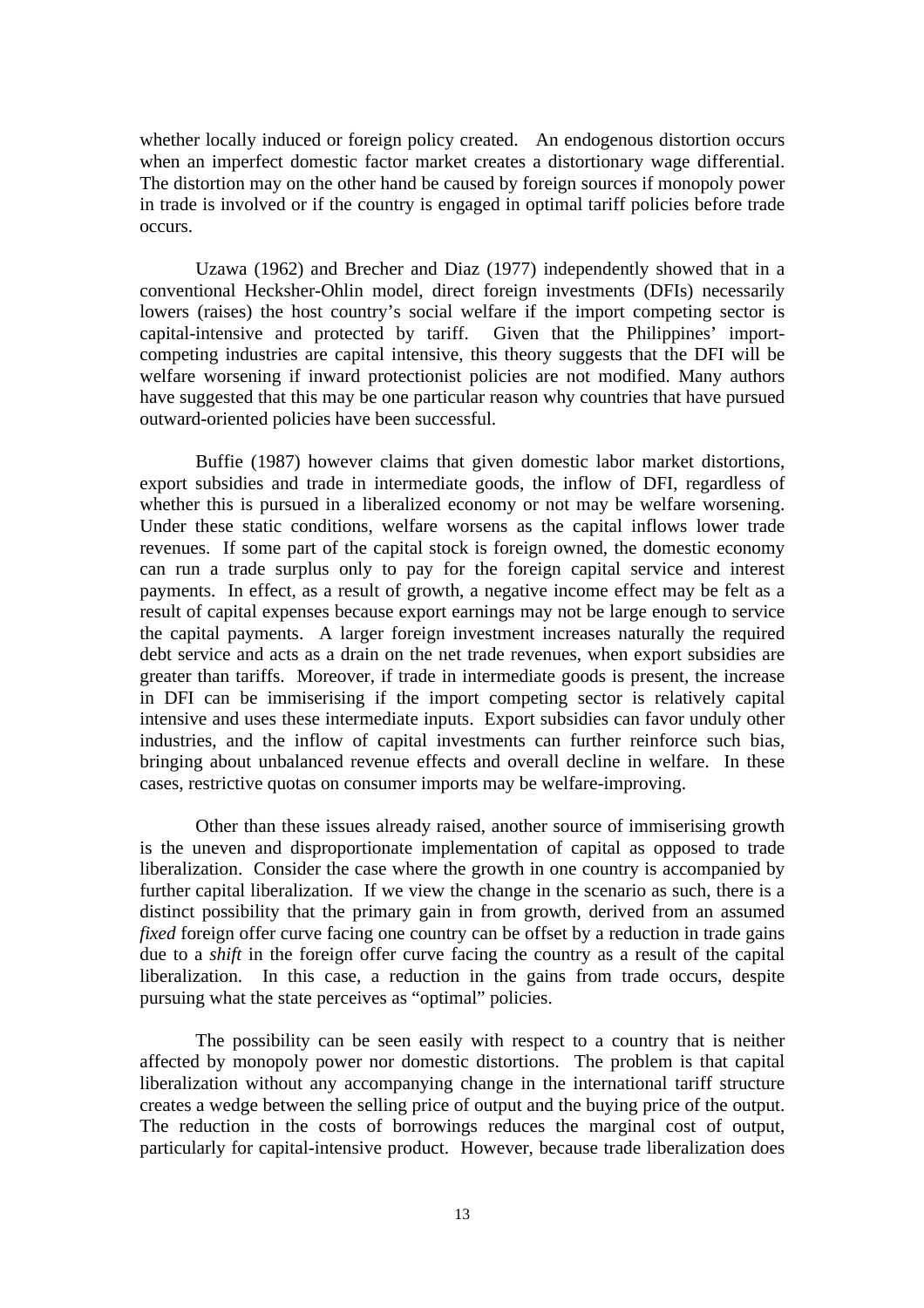not progress as quickly, consumers are forced to purchase these products at a relatively higher cost.

This price wedge between goods and factor prices will have three main consequences. First, this reduces the demand for the product, and since the producers do not receive the same price charged to buyers, quantity supplied is reduced. Hence, the uneven implementation of the trade and capital liberalization and facilitation results in a quantity distortion, leading to deadweight losses.

Second, with the availability of more capital, local producers will be induced to produce more capital-intensive goods. It is expected that the price of such goods in the world market will also decrease, given the additional supply of these goods. However, because of the distortions in the world market, the price of such goods may indefinitely remain high. Thus, producers of these goods are drawn towards them.

Third, for the local producers of goods whose prices have not been rising in the world market, the restricted entry to world markets and the inflow of foreign capital can induced them to shift their production into non-tradables. This may have contributed to increased investments in real estate and non-traded services that were observed before the crisis. Moreover, as production is restricted by numerous world trade barriers, the import-competing sectors will be strengthened by easy access to world capital markets. In this way, capital liberalization may run contrary to freer and more open world trade as the domestic non-tradable industries are encouraged.

The interesting point about the above discussion is that the primary cause of immiserization is a shift of the opportunities found in the world market. Hence, even though optimal policies are being implemented by a small country before and after growth, there is no assurance that the intervening policies can avoid such immiserization. Given the overemphasis place on capital markets, which are beneficial in the short-run, and the dereliction of trade policies, which would have been more productive over the long-term, the country is made more susceptible to drastic changes in demand for capital and production structures abroad.

#### **V. Policy Implications**

The immiserization process described in the previous section results from the assumption that the primary gain from growth is outweighed by the reduced gains from trade. This means that such an eventuality can be addressed either by a shift in foreign market opportunities that reinforces the gains from trade, or an initial growth that is large enough to absorb the maximum level of reduction in the gains from trade (Bhagwati, 1969). The probability of immiserization then increases only in so far as the growth is unable to counteract the offsetting forces introduced by free capital markets.

The first point then indicates the precedence of trade over investment liberalization. If capital mobility had been used to complement trade liberalization, the influx of short-term investments would have been limited as the investments in non-tradables would not have been profitable. Moreover, the shift towards more